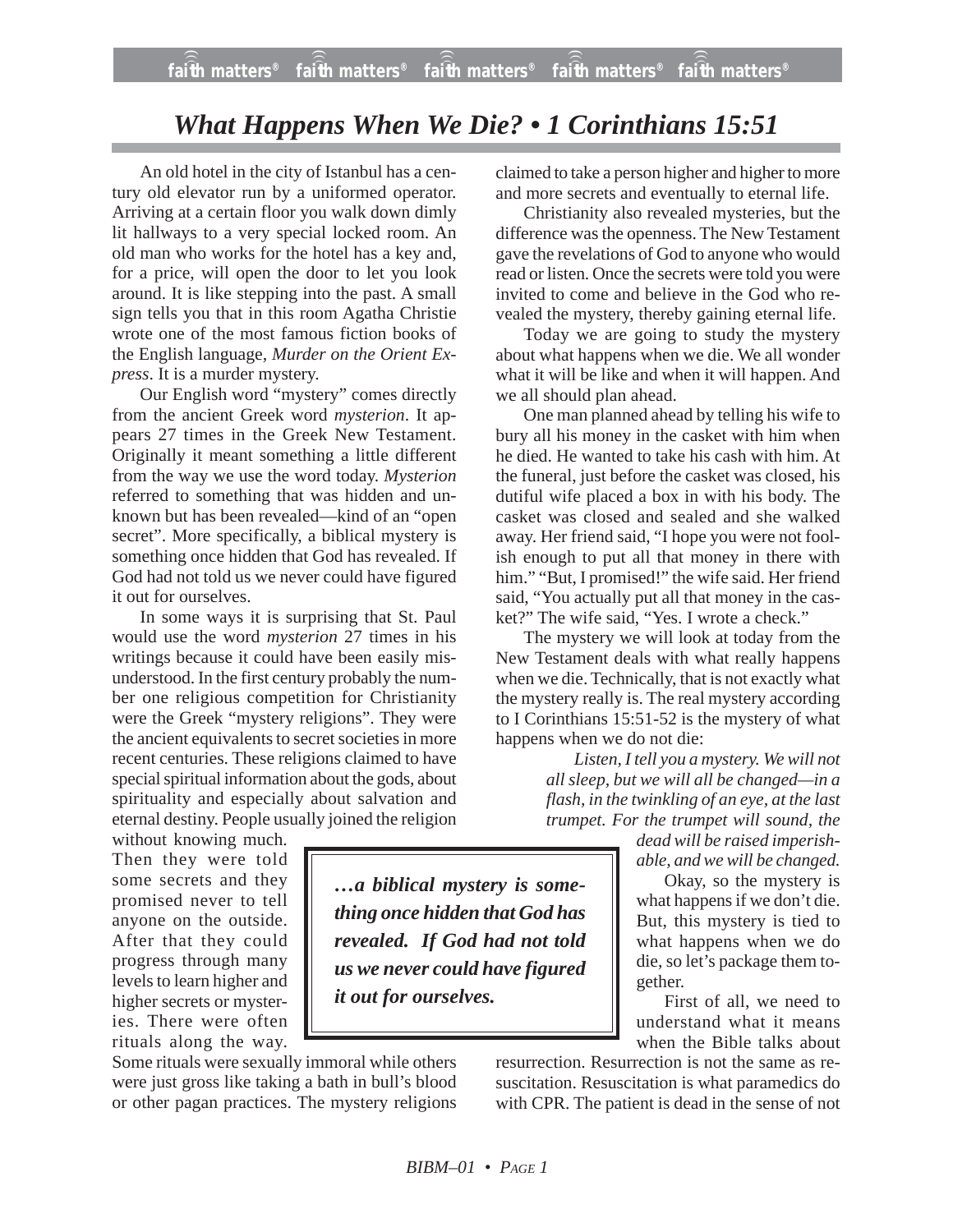breathing, not thinking and heart not beating. When air in the lungs, electric shock to the heart or a pound on the chest starts up the patient again you have resuscitation.

Resurrection is different. Resurrection deals with a person who is dead dead—cellular death; body decay; dead for days or years or longer. Resuscitation brings a person back to where she was before. Resurrection takes a person forward to where he has never gone before. Modern medicine has gotten good at resuscitation, but only God can do a resurrection.

Talk about a mystery! This raises all kinds of questions. How does that work? What happens when God resurrects someone? How are the dead raised? That is exactly what someone in Corinth once asked St. Paul. He wrote his answer in I Corinthians 15:35-37:

> *But someone may ask, "How are the dead raised? With what kind of body will they come?" How foolish! What you sow does not come to life unless it dies. When you sow, you do not plant the body that will be, but just the seed, perhaps of wheat or of something else.*

Apparently Paul did not have a lot of patience with the question. Maybe it had been asked of him before. He thought it a little foolish and reasoned that we should be able to figure it out for ourselves. He explains that the resurrection of our bodies is much like what happens with seeds and plants. If we plant a seed in the ground, it dies as a seed and the life inside the seed comes back as a whole new plant. Does a grain of wheat look like a full-grown shock of wheat? Not really. Are they related? Absolutely. Is it the same life only in a different form? Yes, that is exactly what it is.

St. Paul's point is that the bodies we now have will die and then God will bring us back to life in resurrection bodies that are directly connected to who and what we are now—only a whole lot different. It is new life; new body; same person. He writes in I Corinthians 15:42-44:

> *So will it be with the resurrection of the dead. The body that is sown is perishable, it is raised imperishable; it is sown in dishonor, it is raised in glory; it is sown in weakness, it is raised in power; it is sown a natural body, it is raised a spiritual body.*

This new resurrection body is a very-muchimproved model over what we currently have. Our present bodies are perishable; our resurrection bodies are imperishable. We all know what perishable means at the grocery store. Bananas have a short shelf life. They become bruised, turn ugly colors, taste rotten and get thrown away. We are like that. We get sick; we get terrible diseases; we struggle with depression; we suffer from cuts, amputations and disabilities; we die.

Our resurrection bodies are imperishable. No sickness. No cuts. No broken bones. No pain. No death. Our resurrection bodies are indestructible. Big improvement.

Our present bodies have dishonorable sin, lots of weakness and physical limitations. Our resurrection bodies will be glorious, powerful and spiritual. No more sin. Supernatural strength. Spiritual bodies. What might this practically look like? We are not told, so we need to guess.

All we know is that we will be a lot like Jesus after his resurrection. Jesus' voice was familiar to those who knew him before. Jesus was recognizable. Jesus could move instantly from one place to another without normal modes of transportation. We will be like that. We will be a whole lot better and a whole lot smarter. We will be truly godly people.

According to I Corinthians 15:49, *"And just as we have borne the likeness of the earthly man, so shall we bear the likeness of the man from heaven."* This is a really important point! This line from the Bible contrasts Adam and Jesus. Adam was from earth. He was weak, sinful and died. Jesus was from heaven. He is sinless, powerful and alive. Right now we are more like Adam. Our resurrection bodies will be more like Jesus.

All of this says that we are going to be a lot better off with our future resurrection bodies than with our present original bodies. This is like trading in an old tent for a new mansion, a beat-up Taurus for a brand new Lexus or a maxed-out credit card for a billion dollar checking account. This is substantial improvement! St. Paul described it this way in Philippians 1:21-24:

> *For me, to live is Christ and to die is gain. If I am to go on living in the body, this will mean fruitful labor for me. Yet what shall I choose? I do not know! I am torn between the two: I desire to depart*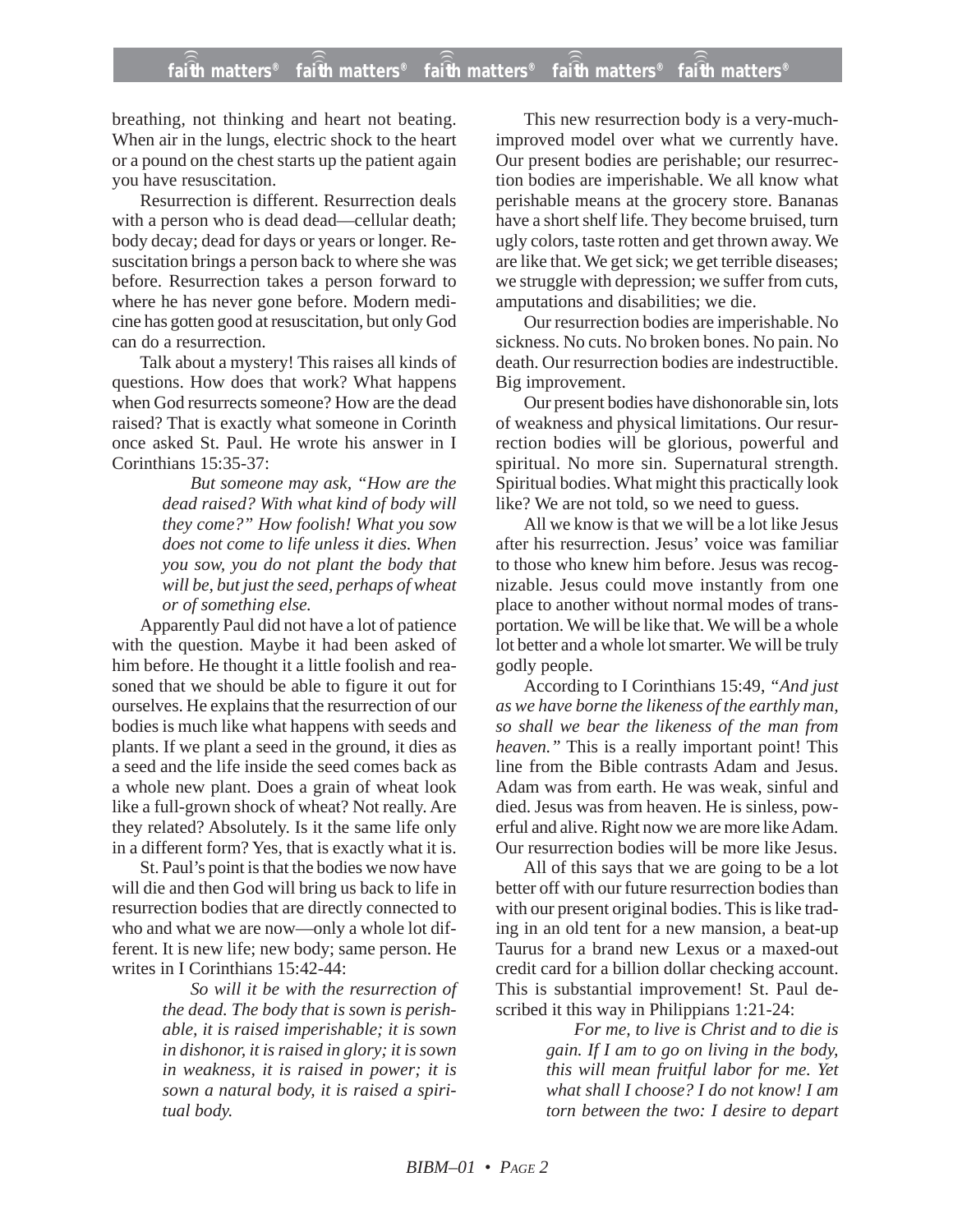## *and be with Christ, which is better by far; but it is more necessary for you that I remain in the body.*

Here is the question: If the next body is better than this body, why do we prefer life to death? The answer is that God created us for life. He built into us a strong desire to live this life—and to continue this life into eternal life. This creates a tension because we do not want to die even though we know the future is "better by far" than this life will ever be.

The key point to understanding what the Bible teaches about life after death is that we are not now fit for heaven. This body will not work there. We need new bodies. The current model is outof-date, broken down and unacceptable. In heaven we need to be like Jesus and that means a new resurrection body like Jesus.

All of this teaching from the New Testament is interesting and important but it is not yet the

mystery. The mystery is that some people will go from this body to their resurrection body without going through the gate of death. Paul writes in I Corinthians 15:50-54:

*I declare to*

*you, brothers, that flesh and blood cannot inherit the kingdom of God, nor does the perishable inherit the imperishable. Listen, I tell you a mystery: We will not all sleep, but we will all be changed—in a flash, in the twinkling of an eye, at the last trumpet. For the trumpet will sound, the dead will be raised imperishable, and we will be changed. For the perishable must clothe itself with the imperishable, and the mortal with immortality. When the perishable has been clothed with the imperishable, and the mortal with immortality, then the saying that is written will come true: "Death has been swallowed up in victory."*

Now we are really into the mystery. This is a secret of God that he is telling to every Christian or anyone else who reads the Bible. It is an open secret. We never could have figured this out by ourselves. It is amazing, astonishing, breathtaking and very supernatural. God has planned a day when resurrections will take place. This will coincide with the promised return of Jesus to earth. People who are alive at that time will go instantly from old bodies to new bodies, from these bodies to resurrection bodies, from earth to heaven. It will be instantaneous.

Here is what we know. Jesus is planning to return to earth. The sequence of events was Jesus' life, Jesus' death, Jesus' resurrection, Jesus' ascension to heaven in front of witnesses and then, according to Acts 1:10-11:

> *(Those witnesses) were looking intently up into the sky as he was going, when suddenly two men dressed in white stood beside them. "Men of Galilee," they said, "why do you stand here looking into the sky? This same Jesus who has been taken from you into heaven, will come back in the same way you have seen him go into heaven."*

Not everyone will die. I Corinthians 15:51

tells us, *"We will not all sleep,* (that is, we will not all die) *but we will all be changed. . . ."* It will be fast—in a flash—in the twinkling of an eye. I am not exactly sure how fast an eye twinkles, but I as-

sume it is faster than a blink. Try blinking your eye and imagine switching from your present body to your resurrection body that fast. Sure beats dying!

Death is done. Jesus won! *"Death has been swallowed up in victory."*

This is the mystery of God. And he told us! But it still raises questions. One of the most pressing questions has to do with the expression in I Corinthians 15:52 where it says, *"For the trumpet will sound, the dead will be raised imperishable, and we will be changed."* That sounds like a lot of people who previously died will have to wait until the return of Jesus to get their resurrection bodies. That includes my grandparents, my older brother and your relatives and friends who have died.

That is exactly right. We all get "changed" in the same eye-twinkle. Except, don't we all think that at the moment they died they were suddenly and instantly walking around the streets of heaven with new bodies? Actually, the Bible never

**Death is done. Jesus won!** *"Death has been swallowed up in victory."*